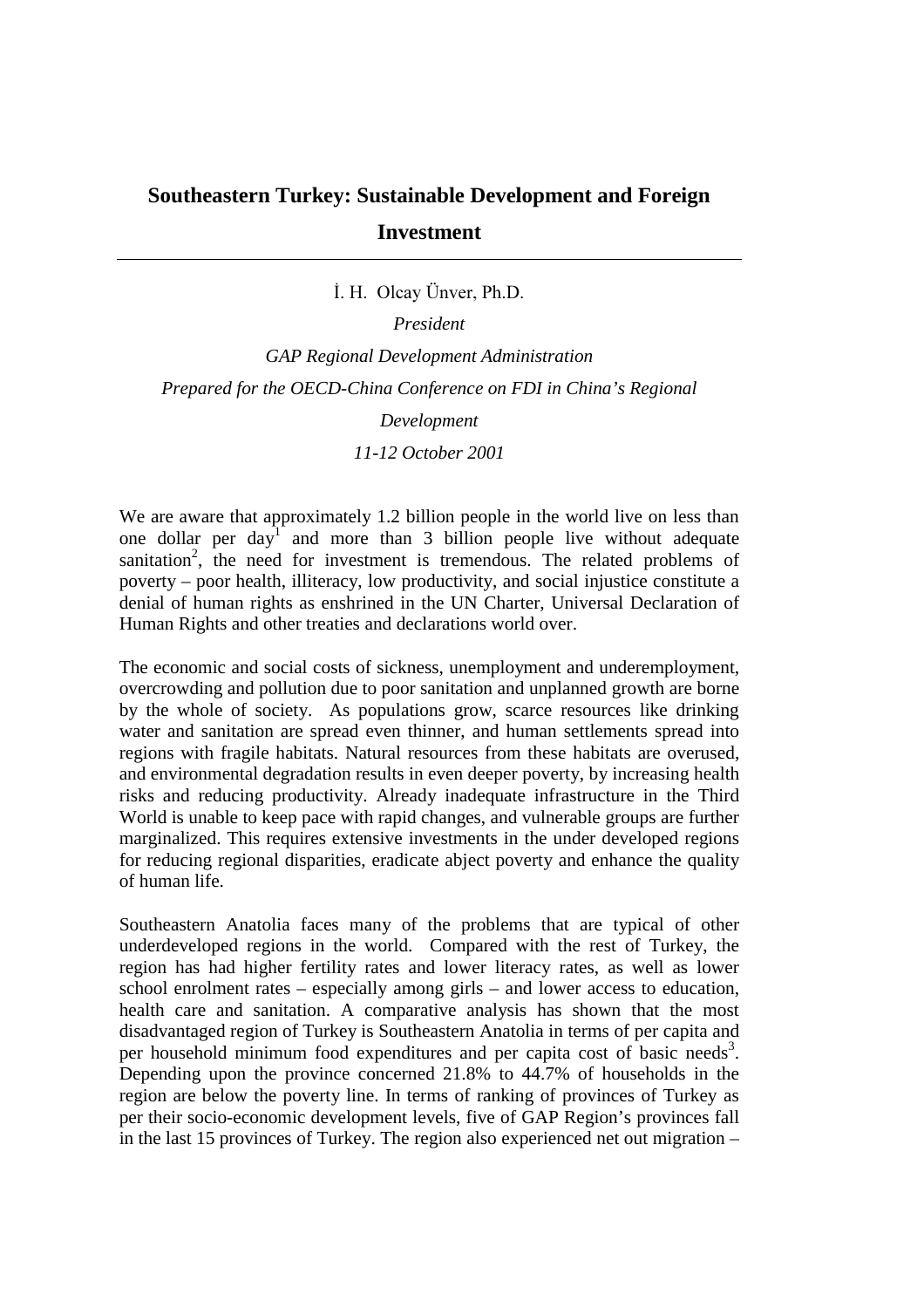both seasonal agricultural migration and permanent rural-to-urban migration, as a response to high unemployment in the region, threatening valuable agricultural land.

The region's economy is largely agro based but historically productivity has been low. In 1997, per capita income in the region was half of the national average. With an area of  $75,000 \text{ km}^2$  which is equal in size to Benelux countries combined and a population of 6 million, the region has 10% of the country's area and population, but in 1997 accounted for only 5.3% of the GDP. This region also has several urban centers that are experiencing rapid growth, and that have had problems keeping infrastructure development in pace with rural-urban migration. In addition, women, children, and the poor have been marginalized and previously

have had little input in development decisions. Permanent solutions to these problems require the careful use of resources to make sure that future generations as well have the resources they will need for continued growth.

In response to these disparities in the Southeast, and in recognition that strengthening this region socially and economically will benefit all of Turkey, the Southeastern Anatolia Project (GAP) was created. GAP was originally created as a water resources development package for the construction of 13 main

| <b>Foreign finance in GAP</b><br>(in US \$ millions) |      |
|------------------------------------------------------|------|
| US Exim Bank                                         | 111  |
| Swiss Banks                                          | 468  |
| Swiss & German Banks                                 | 782  |
| <b>European Investment</b>                           |      |
| <b>Bank</b>                                          | 104  |
| World Bank                                           | 120  |
| <b>Council of Europe Social</b>                      |      |
| <b>Development Fund</b>                              | 184  |
| <b>Government of Austria</b>                         | 200  |
| <b>Government of France</b>                          | 34   |
| <b>Government of Germany</b>                         | 15   |
| <b>Government of Italy</b>                           | 85   |
| Total                                                | 2103 |

irrigation and energy projects on the Euphrates and Tigris river basins. The project includes 22 dams, 19 hydropower plants, and irrigation networks to irrigate 1.7 million hectares of land. At this date, seven dams and four hydropower plants have been completed, and 215,080 hectares are under irrigation.

Total public investments designated for GAP total US\$ 32 billion. To date, \$14.8 billion have been spent on the project. Of this amount, \$2.1 billion have come from foreign sources such as the World Bank and several European governments (see inset box). In addition to these infrastructure investments, the United Nations Development Programme and international donor agencies from countries like the United States, Canada, France and Switzerland, have contributed almost \$ 12 million in grants to sustainable human development projects in the region. European Union has also approved a grant totaling EUR 43.5 million to finance small business, cultural assets and rural development projects.

GAP-RDA's focus on sustainable human development in the region builds upon the concept of integrated regional development of the GAP Master Plan of 1989.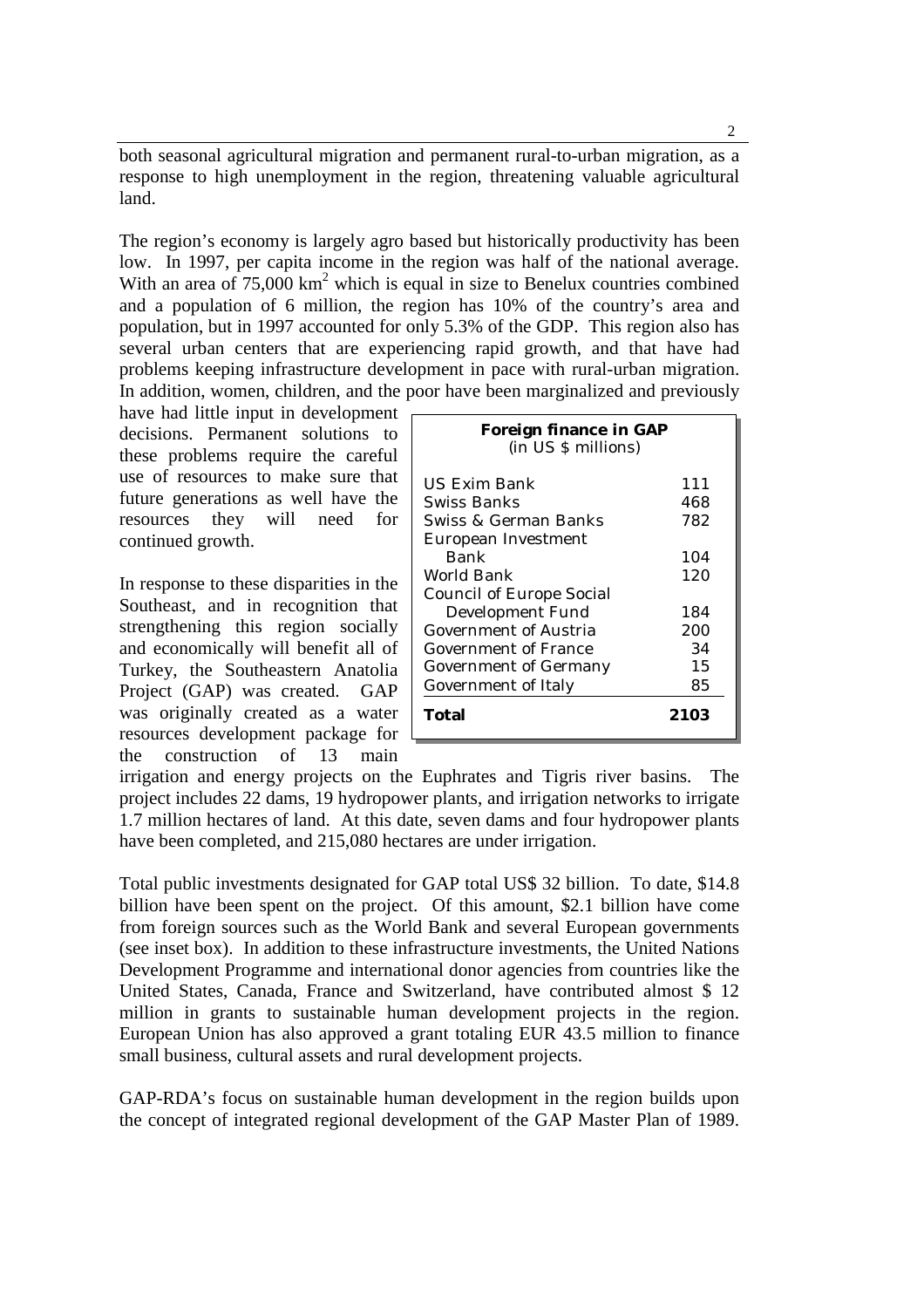The Master Plan mandated the creation of the GAP Regional Development Administration to coordinate the implementation, management, monitoring, and evaluation of development related activities, in a concerted effort to respond to the problems I mentioned earlier. The subsequent Social Action Plan of 1995 was a major step toward a greater integration of sustainable development with socioeconomic and infrastructure projects.

Dam building is not limited to design, construction, hydrological, engineering and concrete issues but also encompasses socio-economic, political and cultural factors, which affect the human existence in the concerned area. While the ideological pro and anti dam debate continues, our attempt is to reconcile the **dominant interventionist paradigm of development and the decentralized and participative one** by using a balanced and sustainable strategy of generating and distributing water resources in a just and equitable way. Therefore, the **minimalist, residualist and welfarist approaches** to dealing with dam building issues have given way to Rights and Risks framework which embodies recognition of rights, addressing of risks, informed participation by people in comprehensive policy and institutional options, equity and justice in apportionment of benefits, mitigation of risks to health and integrity of aquatic eco-systems

The international financial involvement in the GAP Project is a reflection of international commitments to sustainable development in this region. The concept of sustainable development is not new. The general philosophy behind this concept was expounded centuries earlier. William Shakespeare remarked aptly in Hamlet: *"Since action to the word, the word to the action; with this special observance, that you overstep not the modesty of nature."*

The Rigveda, the ancient Indian scripture, also contains numerous references regarding living in harmony with nature and conservation and judicious management of natural resources.

The worldwide commitment especially since the 1980s to the term "Sustainable Development" has suggested a widespread consensus on the development that is sustainable but there is lack of agreement about the specific goals of sustainable development or the appropriate means to achieve them. While assessing the sustainability of any development process, it is important explicitly to define what is expected to be sustained, why and how long and the mode of measurement of sustainability etc. A development path may be sustainable only if it ensures that the stock of overall capital assets remain constant or increase overtime. These include manufactured capital, human capital, social capital and environmental capital. The sustainable development agenda must also be concerned with both intergenerational and intra-generational equity.

GAP-RDA experts concluded that world wide efforts over the last five decades had resulted, on one hand, in new methods, techniques, pioneering technologies, rational use of resources and hence output growth. On the other hand, these efforts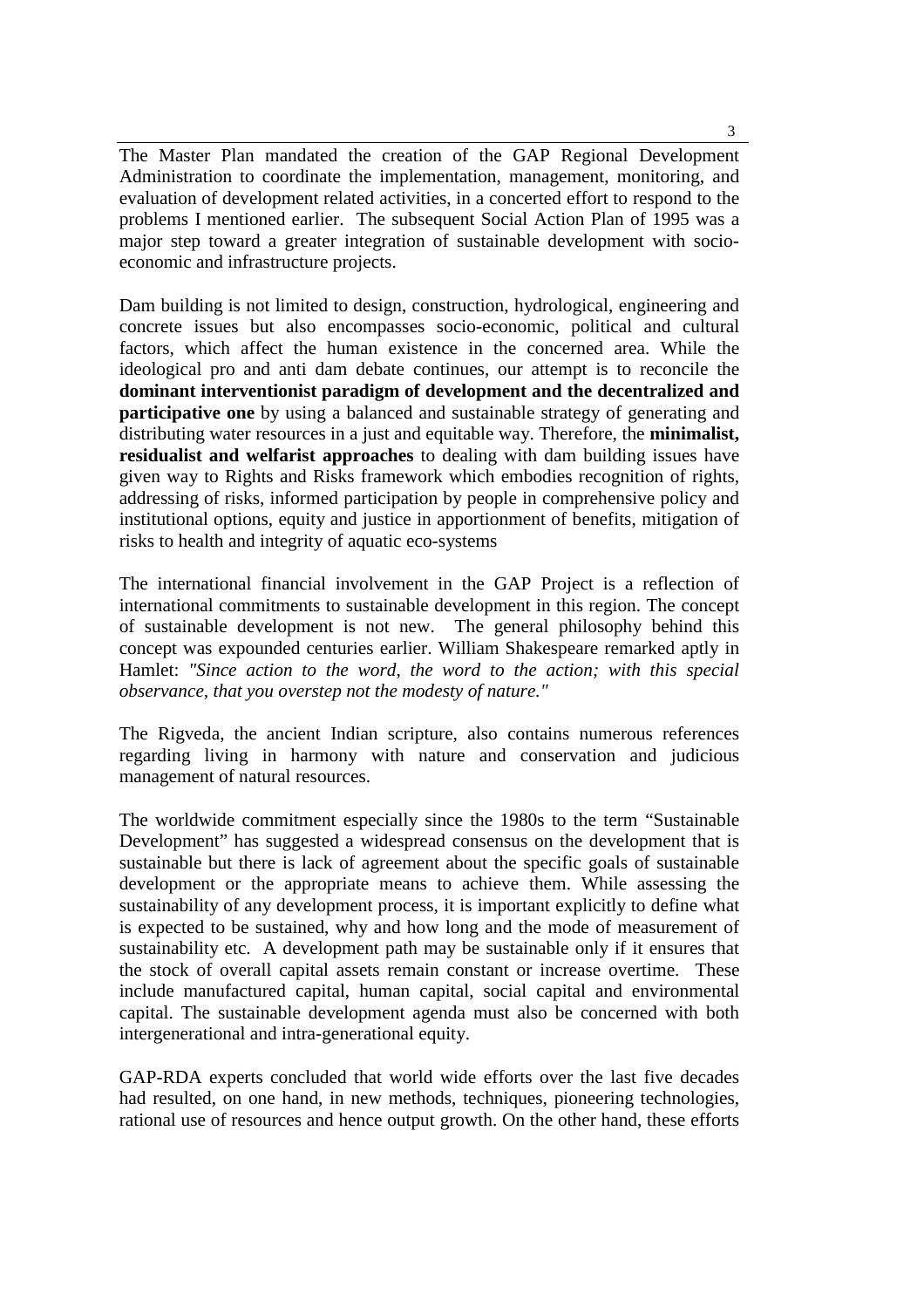had failed to prevent greater problems in social equality, environmental destruction and the general disruption of ecological equilibrium. These conditions make it necessary to seek alternative approaches to development in general, and to development project in particular. Hence, sustainable development was determined by the GAP-RDA as the conceptualization of this new philosophical approach of the development efforts in the region.

The ultimate aim of GAP is to ensure sustainable human development in the region. It seeks to expand choices for all people – women, men and children, current and future generation – while protecting the natural system, which sustain life in all forms. Differentiating from a lopsided, economy centered paradigm of development, sustainable human development places people at the core and views humans both as a means and an end of development. It focuses on protection against exclusion and marginalisation of weak members of GAP Region. Therefore, GAP-RDA aims to eliminate poverty, promote equitable opportunities to all through good governance thereby contribute to fulfillment and realization of all human rights – economic, social, cultural, civil and political for the downtrodden in this region.

Physical structures, which are now being built, will be the basis of human development. The aim of sustainable development will be achieved by eliminating disparities, spreading welfare, ensuring community participation and developing human resources. The combination of economic growth targets with a human development perspective envisages the transformation of the projected social change into participatory solutions specific to the eco-system and cultural make-up of the region. In order to define the scope and composition of sustainability for GAP and make this concept operational and verifiable, a participatory approach was adapted by GAP-RDA to initiate and implement pilot projects in the region. As an integrated project, it is not limited with the dams, hydro electric power plants, irrigation systems only, but it also contains industries and investments for the development of socio-economic sectors such as agricultural, industry, urban and rural infrastructure, communication, education, health, culture, tourism and other social services in a coordinated way.

Sustainable human development strategy, as formulated by the GAP-RDA for Southeastern Anatolia, and espoused at such international conventions as the 1992

Conference on Environment and Development in Rio de Janeiro (see inset box), encompasses such goals as reaching the poorest, gender equity, capacity building for local institutions, and environmental protection. It is from this philosophy that GAP RDA derives its human-centered focus, using the momentum gained from hydropower and irrigation

## **Major international conferences on sustainable development:**

- 1972 Conference on the Human Environment (Stockholm) 1992 UN Conference on Environment and Development (Rio de Janeiro) 1994 Conference on Population and Development (Cairo) 1995 Fourth World Conference on Women (Beijing) 1995 World Summit for Social Development (Copenhagen) 1996 Second UN Conference on Human Settlements -HABITAT II (Istanbul)
- 1997 –2000 World Water Forum 1-2.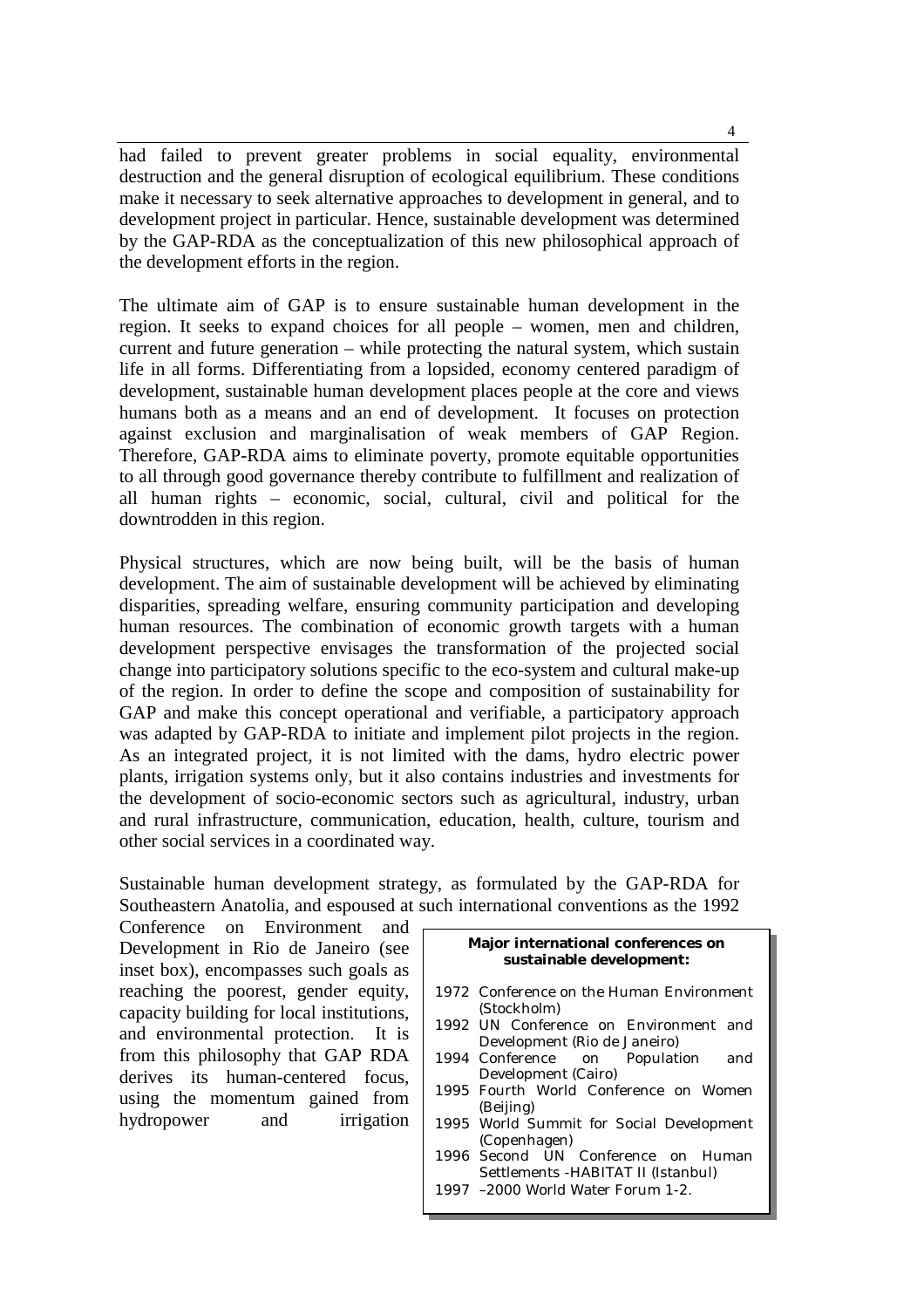infrastructure projects to bring opportunities for more sustainable livelihoods to as many in the GAP Region as possible.

 One could find below some of the examples of GAP's contribution to assist people in the region in achieving sustainable livelihoods, especially targeting those who would otherwise miss the benefits of water-based resource development projects.

*Gender equity.* Recognizing that women and girls are a distinctly disadvataged group in the GAP Region, the GAP-RDA supports a grassroots program by creating community-based women's centers, called "ÇATOM". At these centers women and girls can receive health care services and gain skills in areas such as maternal and child health, hygiene, nutrition, home economics and income generation (such as handicrafts, computer operation, greenhouses, etc.). Literacy instruction and mobile health care services are also provided. The centers provide a place for women to get together, discuss their common problems, and develop a collective initiative to solve these problems. The participants themselves share in running the center and in deciding on the programs that will be offered.

*Sustainable economic development.* GAP-RDA, in partnership with the United Nations Development Programe, Chambers of Commerce and Industry (TOBB), the Turkish Development Bank, has established Entrepreneurship Support and Guidance Centers (GIDEMs) to meet this need. KOSGEB (Small and Medium Size Enterprise Development Administration) later joined this partnership. Five major cities in the GAP Region now have GIDEM offices where local entrepreneurs get help with market research, finding investors and partners, and selecting technologies. GIDEM staff also provide information and consulting services to potential investors from other regions in Turkey and from abroad. The Turkish Republic is also establishing industrial zones, small industrial estates, and free zones in the Region, as well as an international airport to support the exportation of local products. In addition, the central government is offering state land, tax incentives and electric utility discounts to encourage investment in the region.

*Participatory resettlement*.GAP, together with the United Nations Development Programme, implemented a project for helping in the resettlement of almost 32,000 people of 43 villages in the Halfeti area along the Euphrates River, which were affected by the creation of the Birecik dam and reservoir. The project directly addressed the social, economic, and spatial aspects of these communities, and used a participatory approach. People in the affected communities were informed at each stage of the project and involved in the decisions to be made concerning their resettlement and were offered support in learning new trades and adapting to new livelihoods. A training programme covering an integrated participatory approach in resettlement with institutional framework Spatial, Social, environmental and economic planning supplemented by a study tour of Birecik Area designed and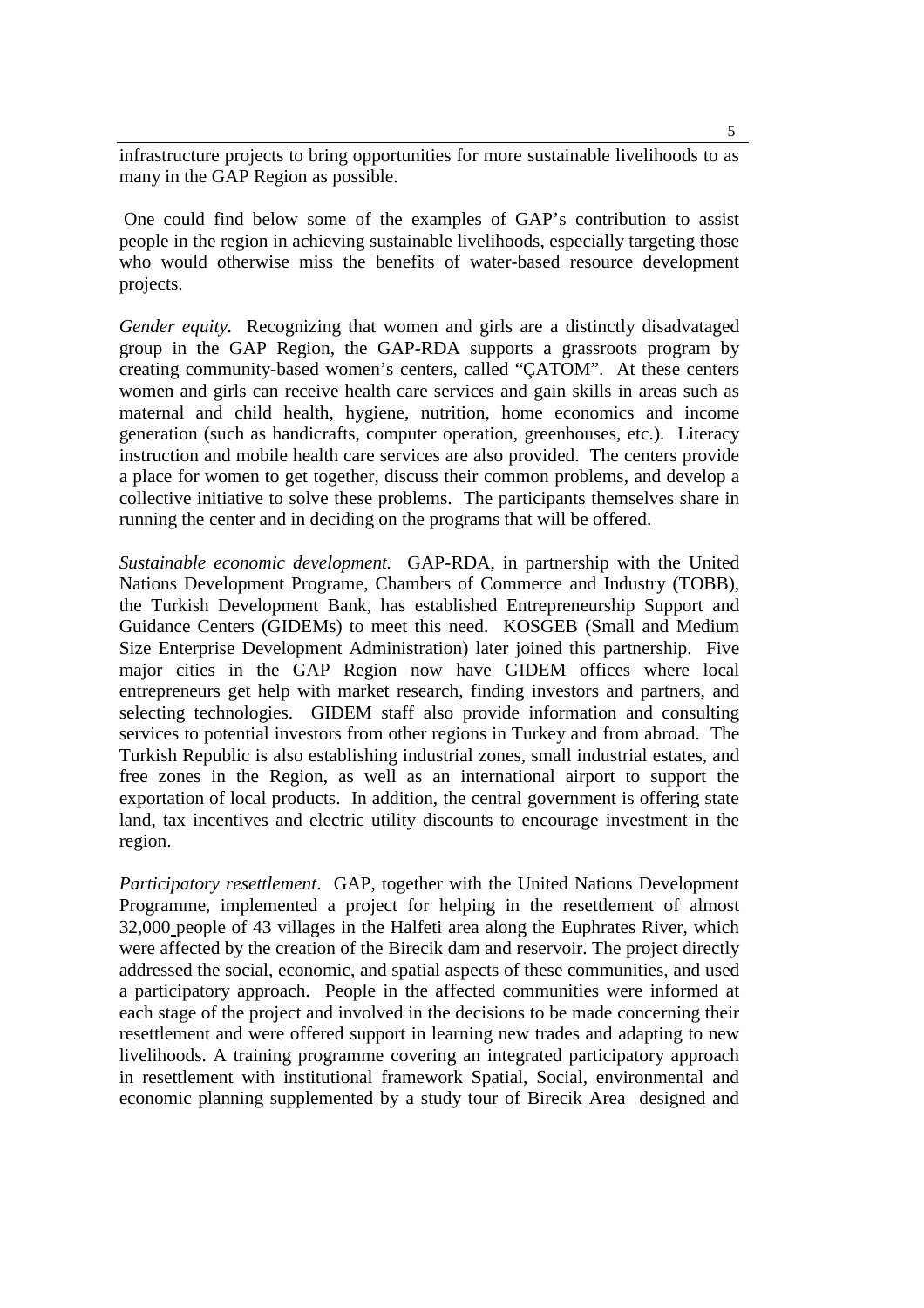offered to international participants. I am happy to say that in a few months a Chinese group will share our experience through this programme.

*Protection of cultural assets*. Anticipating the impact that the Birecik Dam will have on the archaeological site of Zeugma the antique Roman outpost on the river Euphrates, GAP RDA signed an agreement with a US-based charity organization, the Packard Humanities Institute, to support and complement the efforts of the Ministry of Culture to salvage artifacts and conserve the site. There is currently a multi-national team of archaeologists working to salvage mosaics and other items from the section that will be submerged, and to assist in the development of an archaeological park, expansion of the Gaziantep Museum and other conservation activities for the two-thirds of the site that will remain above water level. Other projects to preserve and restore sites of historic and cultural importance have been underway at Hasankeyf, Mardin, Halfeti, and other sites in the GAP Region. These sites represent several different civilizations that have made their home in Southeastern Anatolia, and include fortresses, schools, mosques and private homes.

*Water user associations*. Traditional farming methods for rainfed lands don't make the best use of irrigation, so GAP has coordinated a project for the training of local farmers and their organization into water user groups with the responsibility for planning among themselves their use of the available water. The pilot project using this model resulted in water savings of 11%. Participating farmers who produced vegetables in rotation realized incomes five to fifteen times that of cotton growers, and crop intensity in demonstration areas increased up to 170%.

GAP provides advice and training to local farmers who have formed local water user groups. These water user groups collectively manage the end use of irrigation, collect payments for irrigation services, and engage in other participatory activities. Recent projects that tested this management model in the GAP Region showed an 11% savings in water use and an increase of 177.5% in cropping intensity due to the shift to growing two crops per year.

Projects like these do not succeed by the efforts of government agencies alone. Sustainable development is ultimately aimed at increasing the ability of the entire society – public and private institutions along with individual people – to respond to the needs of a changing environment. This depends on ownership by everyone who is an actor in the region: government officials, businessmen, farmers and community leaders, as well as traditionally marginalized groups such as women, children and the poor.

GAP RDA is responding to its changing environment and refining its perspective on sustainable development through its experiences over the last ten years and through its relationships in the national and international development community.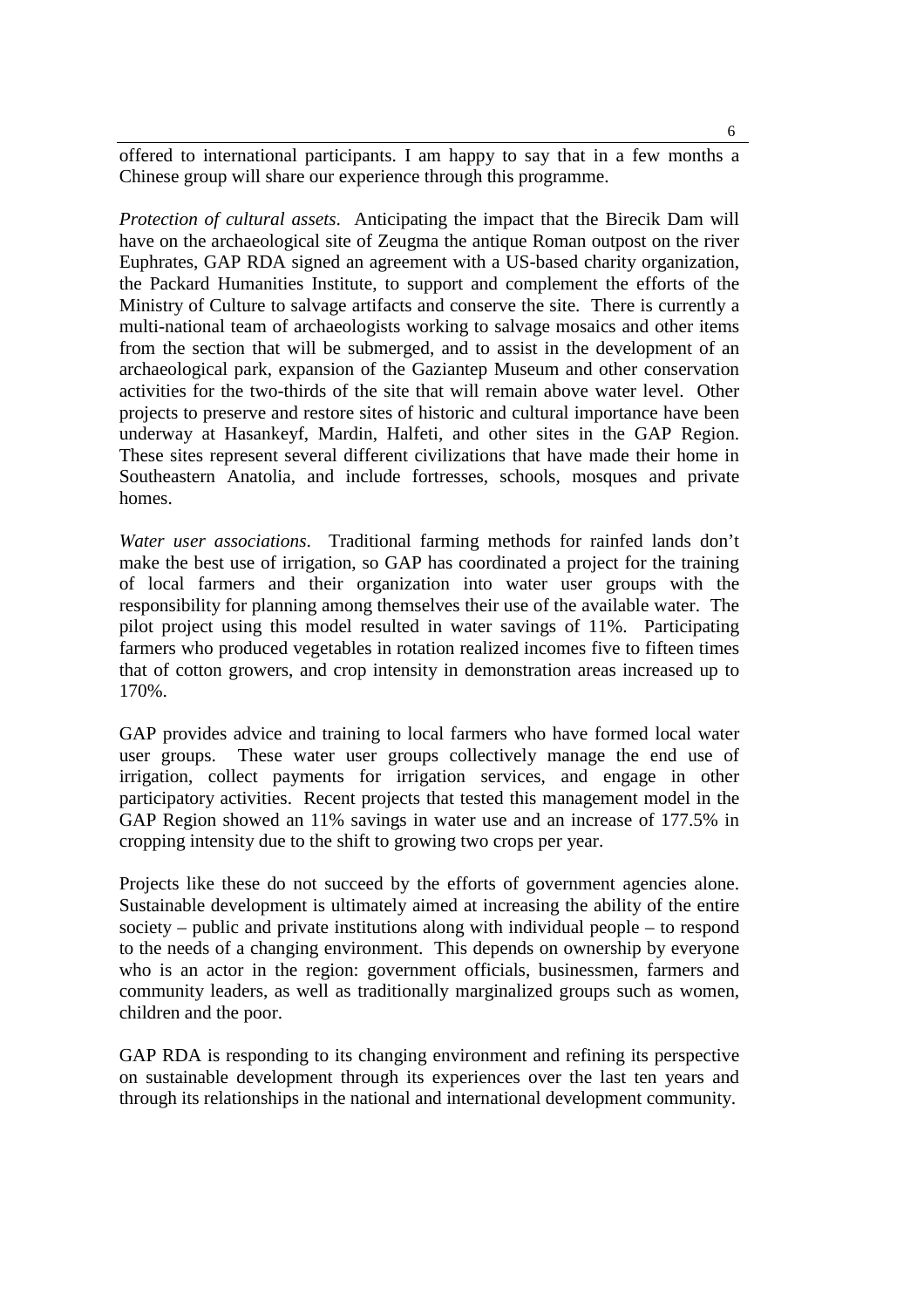We are currently coordinating a revision of the 1989 Master Plan through a participatory regional review. The earlier GAP Master plan served as a guide for building inter agency synergies for facilitating development efforts in the region. However, in the light of new development approaches, it was felt necessary to recast the strategy of prospective development in the region up to 2010, by preparing a New Master Plan. This document not only aims to lay down the basic approaches and principles for development GAP Region but it also purports to be a blue print for action. It incorporates definite strategies and programmes in various sub sectors that need careful implementation in a time bound fashion for achieving the desired goal of sustainable human development in the region.

Therefore, we have delineated programmes, projects and strategies which aim at creating durable community and individual assets, provide sustainable employment opportunities, reduce socio-economic disparities, empower the backward and disadvantaged communities and prepare the children and youth of the Region for their future roles in nation building. This will bridge the hiatus between physical, spatial development and the human centered development, which has often been experienced. In short, this New Master Plan would serve not only as a tool for meeting physical progress and achievements but also as an instrument for Social **Engineering**.

*Business Opportunities*: As the populations grow, scarce resources are spread even thinner and the need for investment increases. The government has largely financed the GAP, however, we know that unless these investments are complemented and supplemented by productive private sector investments the full benefits can not be realized. In this day and age even the infrastructure, which has largely been under the responsibility of the government, can be opened to the private sector, on BOT (Built-Operate-Transfer) or BO basis.

Due to the limitations on domestic capital growth and with the momentum of globalization, the FDI (Foreign Direct Investment) has gained great importance and increased more than fivefold in the world during the last decade. Many countries, including China, have benefited to a great extent from this development. However, despite many advantages, such as unique geographic location, large domestic market, high-skilled labor, membership in the customs union with EU, state of the art telecommunications network and most important of all a well developed private enterprise sector with high entrepreneurial skills, Turkey has drawn much less FDI than its fair share. Political and economic instability as well as administrative barriers have been the major causes for this deficiency. After all, things were moving quite smoothly with high government spending and the decision-makers did not realize the urgent need for policy changes, until they faced the February 2001 financial crises.

As every crises creates its opportunities this crisis has been instrumental in causing major structural changes that should open the way for private sector investments including FDI. Turkey will then reach the level of, perhaps not China but surely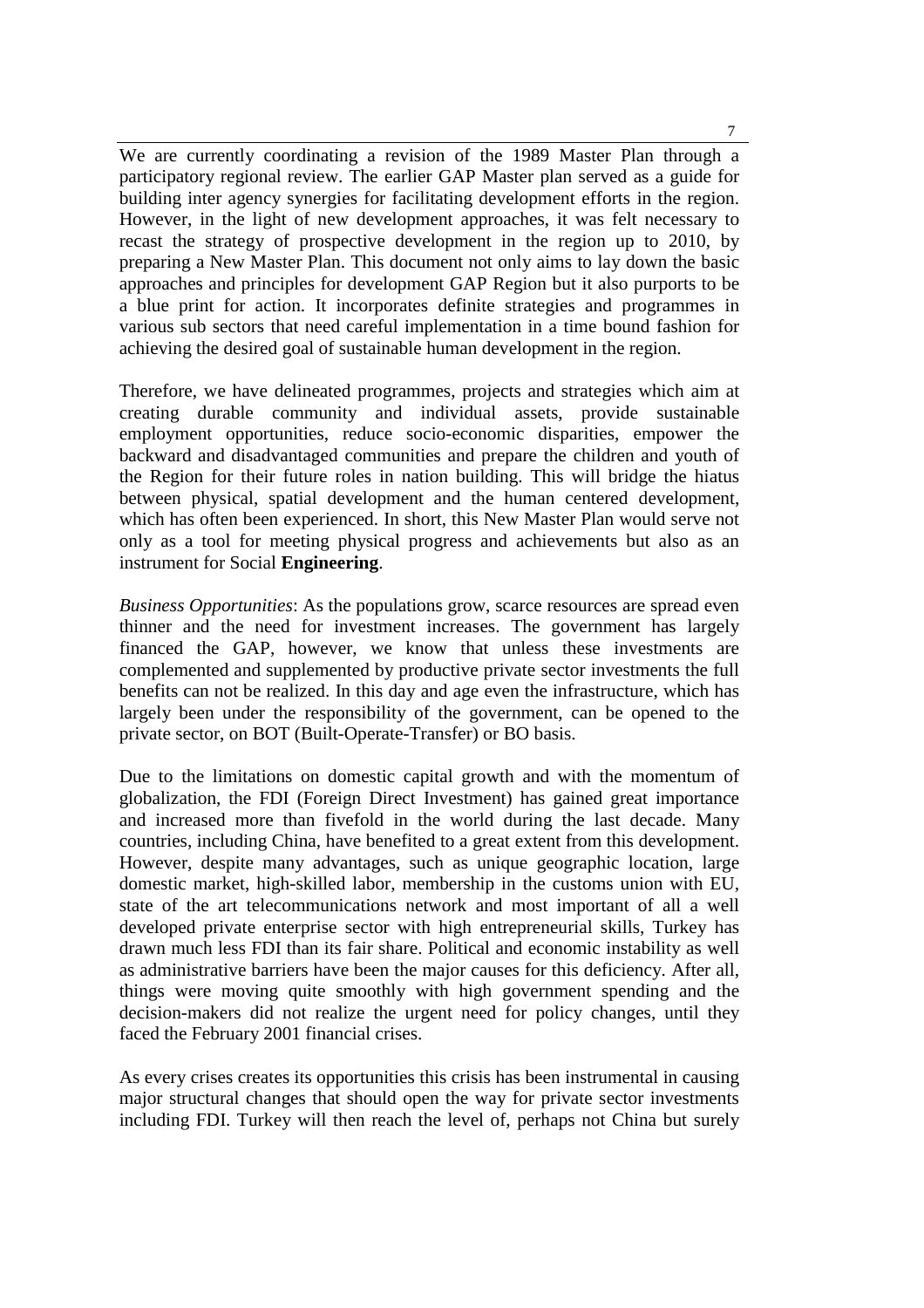that of Poland and Czech Republic. GAP Region is also expected to increase its FDI, which are negligible at the present. I realize that we have a lot to learn from Chinese experience.

At this point I would like to say a few words on the prevailing business environment in the GAP Region:

*Infrastructure*: As the direct result of big government investments the infrastructure is comparable to the more developed regions of Turkey. There are STOL airports in 7 of the 9 province and a new international airport under construction in Şanlıurfa with the largest cargo handling capacity in the country. A 6- lane highway is being built connecting Mersin export harbor, which is in 2 hour drive from the Region to Iraqi border. (Will be handy when the embargo is over) 2 free trade zones, 15 industrial zones and 37 industrial estates are operational.

The GAP Region enjoys special incentives in addition to the general incentives provided to investments in Turkey. The general incentives are generally tax brakes until the investment is exhausted and exemption from taxes, duties and customs charges for capital equipment imports. Special incentives for GAP Region include free land allocation, energy subsidies and reduction in social security payments.

These incentives and improved infrastructure as well as the stimulating effects of GAP has caused more than 100 % increase in the number of manufacturing units employing 10 or more people during the 5 year period between 1995-2000, according to a survey conducted by GAP-GİDEM (Entrepreneur Support and Guidance Centres) in 4 major provinces of the Region.

The investments were largely made by local investors with a few from other regions of Turkey and only 3 with foreign capital. There is an ever-increasing interest on the part of potential investors from other regions and abroad and we expect this interest will evolve into concrete investments as the macro-economic indicators improve and the administrative barriers are eradicated.

GAP was recently awarded the Millennium Award by the International Water Resources Association in recognition of its exemplary work toward implementing modern concepts of water management, environmental conservation and women's participation. We are proud of this honor and intend to work even harder toward our goals in this next decade.

As we learn from our experience and continue to interact with a wide range of stakeholders, at the local level, as well as at the international level, we can hope to bring even more effective, more equitable, and more sustainable ways of bringing prosperity to the GAP Region and to Turkey.